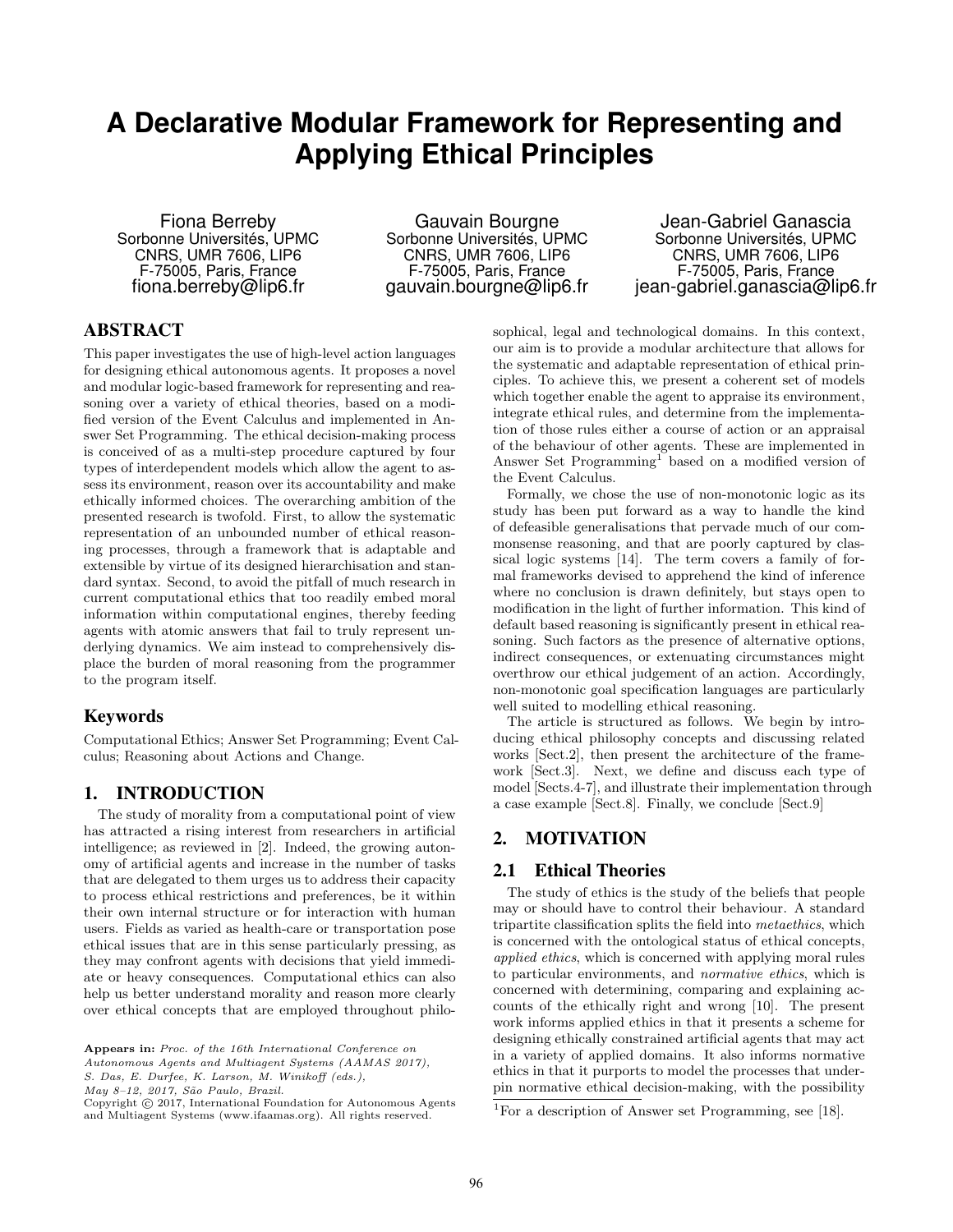of confronting different views. It centres on two of its main branches: consequentialist and deontological ethics.

## *The Good and The Right*

Consequentialist ethics hinge around the idea that actions are to be morally assessed in terms of their outcome, and can only be right or wrong derivatively, in virtue of what they produce. A morally right action is one that brings about a good, or the best, state of affairs. Yet in order to determine the rightness of an action, consequentialists must first establish what constitutes a good state of affairs, i.e. determine what is broadly called "the Good" [1]. This then puts them in the position to assert that actions are morally part of "the Right" as far as they increase the Good. Consequentialist theories therefore follow from, rely on and eventually supersede, theories of the Good. Disagreement among consequentialists about what the Good consists in, however, has nourished a number of strands of consequentialism. It has been said to stem from the happiness or well being of sentient beings (utilitarianism), the welfare of others (ethical altruism), personal self-interest (ethical egoism), or the respect of individual rights (utilitarianism of rights).

Deontological theories (from the Greek deon, "duty") claim that the moral value of an action is determined (at least partly) by some intrinsic feature of the action. Usually, this feature is a rational obligation or prohibition under which the actions falls, that constrains the agent to behave in a particular way towards others. For example, a deontological rule may state that lying is unethical, entailing that any utterance which contains a lie is prohibited. Because actions are thought to be right or wrong depending on their conformity with a moral norm or duty, the permissibility of an action is in some ways independent of its consequences. As such, the Right here has priority over the Good: an action may be wrong to the deontologist even if it maximises the Good, and right even if it minimises it. Attempts at defining the Good will henceforth be referred to as theories of the Good, and attempts at defining the Right, whether consequentialist or deontological, as theories of the Right.

## 2.2 Existing Works in Computational Ethics

A number of works have presented computational models of various ethical theories, including duty and rule based deontology [3][5][24], divine command deontology [10], consequentialism [13][17], or norm instantiation [27]. However, the models in these works often tend to directly embed ethical information within the agent's decision-making process, without actually generating moral reasoning to speak of. While they succeed in executing straightforward implementations of individual restrictions, they fail to provide an explicit representation of causal relations and ethical thought processes, thereby limiting their applicability and scope.

For example, using prospective logic, Pereira et al. [24] model a deontological rule which precludes intentional killing via the rule 'falsum  $\leftarrow$  intentional Killing.' Yet the way they determine whether 'intentionalKilling' obtains is by atomically stating whether the end point of an action entails it, using rules of the form 'intentionalKilling  $\leftarrow end(A, iKill(Y))$ .' where A is the evaluated action. The difficulty with this kind of formalization is that the ethical appraisal of an action is directly indicated by action-specific statements, rather than extracted as a form of understanding from the environment and the ethical rules in place. This fails to represent the actual reasoning that underpins ethical decision making. Moreover, there is no account of causality, such that the action and its consequences are not dynamically linked; the relationship between them is stated rather than inferred. Therefore, no account of ethical responsibility can be discussed on its basis. In addition, because rules lack expressive power, an entirely new program is required to model each new scenario, dilemma or theory, even if there exists common features. This also means that formalisms of this type cannot compare or contrast different ethical theories, nor can they make explicit their assumptions.

More recent works have holistically explored the architecture of ethical judgements [11][9], taking into account the need to explicitly represent and compartmentalise reasoning processes. This work inscribes itself within this pursuit.

# 3. STRUCTURAL SCHEME

## 3.1 Models and Modularity

An explicit representation of ethical reasoning enables an agent to assess the permissibility of an action or set of actions, either to inform its own decision-making or to judge the behaviour of others. To achieve this, the agent 'tests out' possible actions in specified simulations so as to evaluate their consequences or inherent ethical status. The outcome of the simulation then yields a set of permissible or impermissible actions, which dictates its upcoming behaviour or appraisal of other agents. The framework presented here is concerned with this assessment process, rather than with what the agent chooses to do with its upshot.

The ethical decision-making process is apprehended as a four-step procedure captured by four types of interdependent models: an action model, a causal model, a model of the Good, and a model of the Right. The first two models provide the agent with an entirely ethics-free understanding of the world, the second two provide an ethical over-layer that the agent can parse and apply back onto its knowledge of the world. The action model presented here, and which provides the basis for the framework, is based on a modified version of the Event Calculus as in [9]. We define these models here, as illustrated in figure 1.

Definition 1. A action model A enables the agent to represent its environment and the changes that take place in it. It takes as input a set of performed actions. It is composed of an initial situation containing the fluents that hold at T=0, a specification of events containing a set of events and of dependence relations, and an event motor which enables the simulation to evolve. It generates an event trace of each simulation which designates for each time point the events that occur and fluents that hold.

Definition 2. A causal model  $\mathbb C$  tracks the causal powers of actions, enabling reasoning over agent responsibility and accountability. It takes as input the event trace given by the action model and a specification of events containing a set of events and of dependence relations. It is composed of a causal motor which enables the creation of the causal tree that characterises the simulation. It generates a causal trace of each simulation which designates for each time point the causal relations that obtain between events and fluents.

Definition 3. A model of the Good G makes a claim about the intrinsic value of goals or events. It is composed of a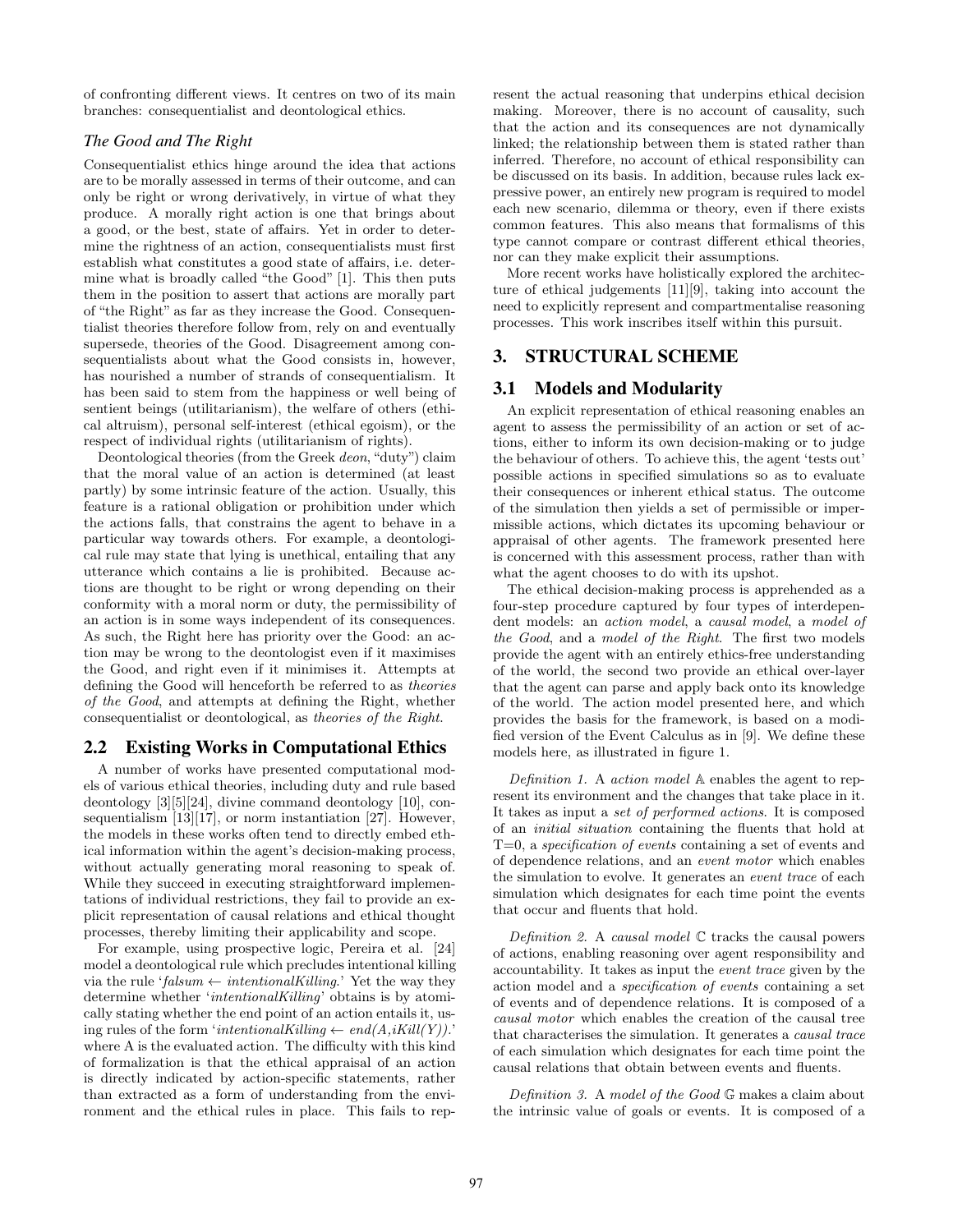

Figure 1: Models and Modularity

specification of modalities, an ethical specification of events composed of a set events and a set of ethical dependence relations, and a theory or set of theories of the Good. It generates a goodness assessment of events, made explicit by a valuation of events as having good or bad ramifications.

Definition 4. A model of the Right  $\mathbb R$  considers what an agent should do, or is most justified in doing, within the circumstances of his actions. It takes as input the causal trace given by the causal model and, in the case that a given theory of the Right contains consequentialist principles, a goodness assessment given by the model of the Good. It is composed of a theory or set of theories of the Right, and, in the case that a given theory of the Right contains deontological principles, a set of deontological specifications. It generates a rightness assessment of actions, made explicit by a valuation of actions as permissible or impermissible in relation to each given theory of the Right.

These four types of models are interdependent at varying degrees. Models of the Good and the Right always rely on an action and a causal model. But while a causal model is always necessary, the particular formulation of the causal motor may vary, to account for instance for different definitions of causes and consequences. Because the event motor provides the basis for the framework, however, it is proposed as unique and unvarying. Pertaining to ethical models, having a model of the Good is necessary to model consequentialist theories of the Right as well as deontological ones with consequentialist constraints, but not purely deontological ones. Inter-dependencies may also hold within a type of model, particularly in the case of theories of the Right which call upon one-another. The well defined hierarchy between the different types of models gives the framework the capacity to model but also compare a potentially unlimited number of ethical theories. Compartmentalising different types of processes means they can be analysed specifically. Substituting a particular model while keeping constant the others allows for the individualised examination of its ramification.

Based on these models, we may now define the framework which enables the ethical assessment of actions.

Definition 5. The ethical assessment framework is defined as:

$$
\mathbb{F} = \langle \mathbb{A}_i, \mathbb{C}_i, \mathbb{G}_i, \mathbb{R}_i \rangle
$$

Given an ethical assessment framework  $\mathbb{F}$ , and a set  $\mathcal A$  of performed actions  $\alpha$ , we then define the set of permissible actions as:

 $Permissible(\mathbb{F}, \mathcal{A}) = {\alpha \in \mathcal{A}/\mathbb{A}_i, \mathbb{C}_i, \mathbb{G}_i, \mathbb{R}_i \models permissible(\alpha)}$ 

## 4. EVENT MOTOR

#### *A Reformulation of the Event Calculus*

The presented event motor corresponds to the full Event Calculus described in [25], with a number of additions. To fit the requirements of modeling complex scenarios, we introduce automatic events in addition to actions. These automatic events occur when all their preconditions, in the form of fluents, hold, without direct input from the agent. Furthermore, we make a distinction between inertial fluents, which remain true until terminated by an event occurrence. and non inertial fluents which are true for one time point [21]. Finally, we introduce a set of simulations, which enable the agent to separately and simultaneously simulate the effects of different actions upon the same scenario. We denote the set of functions and constants as follows:  $S$  is a set of simulations,  $\mathcal T$  a set of time points;  $\mathcal F$  a set of fluents,  $\mathcal A$ a set of actions,  $U$  a set of automatic events, and  $\mathcal E$  a set of events where  $\mathcal{E} \equiv \mathcal{A} \cup \mathcal{U}$ .

#### *Event Effect Axioms*

A number of predicates characterise the behaviour of fluents relative to the occurrence of events. initially(F) indicates that F is true initially;  $\texttt{effect}(E,F)$  indicates that E can cause F; initiates(S,E,F,T) indicates that E initiates F at T in S (and F is not the negation of a fluent); terminates ( $S, E, F, T$ ) indicates that E terminates F at T in S; clipped( $S$ , $F$ , $T$ ) indicates that  $F$  is clipped at  $T$  in  $S$ ; non-Inertial(F) points out the special kinds of fluents that are not constrained by the law of inertia; holds(S,F,T) indicates that F is true at T in S. These predicates enable us to axiomatize the principles that govern fluents: a fluent holds at T is S if it was initiated by an event occurrence at T-1 in S; a fluent which is true at T in S continues to hold until the occurrence of an event which terminates it, unless it is non inertial, in which case it holds at T only.

```
holds(S,F,0):-initially(F),sim(S).initiates(S,E,F,T):-
    effect(E,F),occurs(S,E,T),not negative(S,F).
negative(S,neg(F)):-effect(E,neg(F)),sim(S).
terminates(S,E,F,T):-
    effect(E,neg(F)),occurs(S,E,T).
```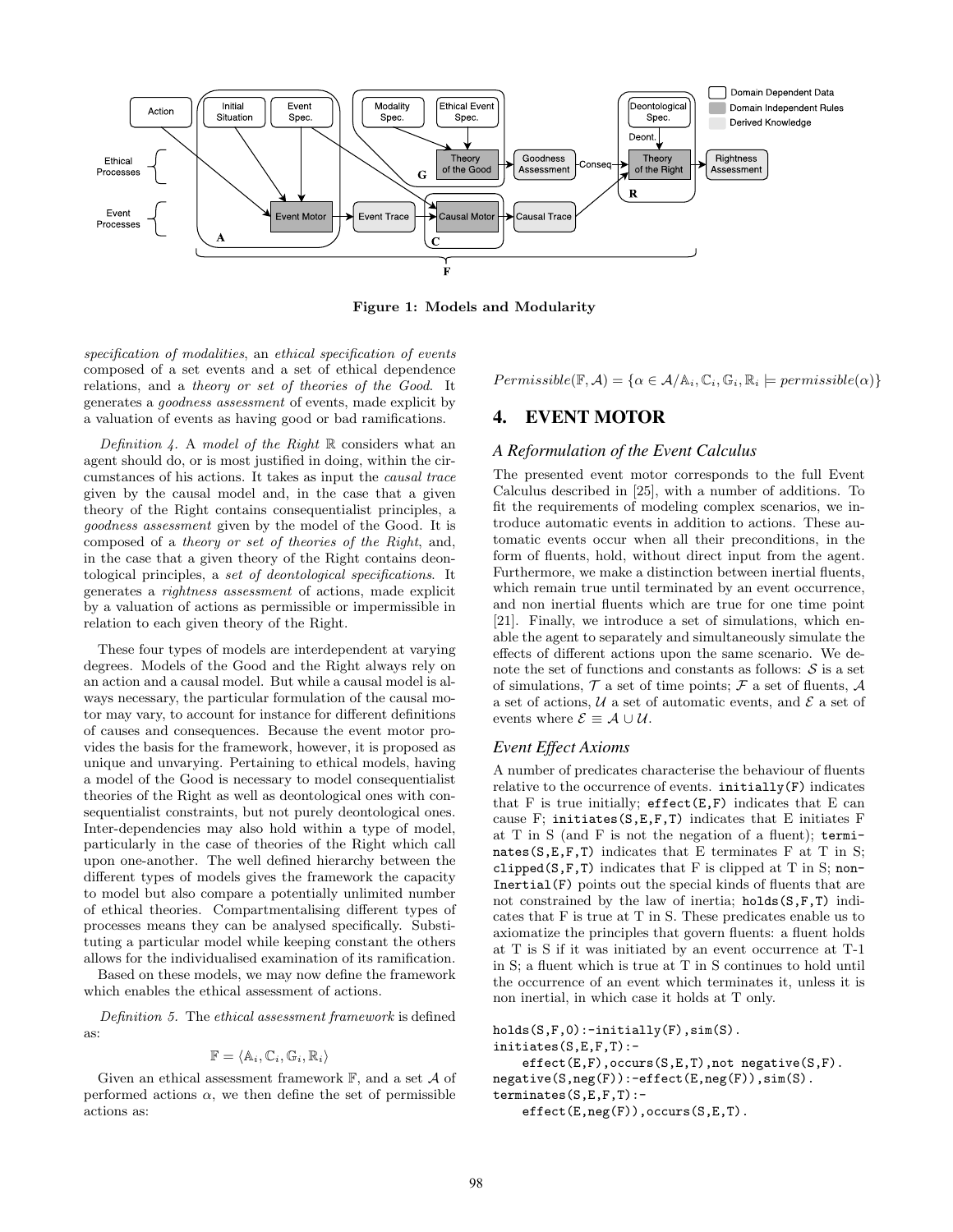```
clipped(S,F,T):-terminates(S,E,F,T).
holds(S,F,T):-
    initiates(S,E,F,T-1),time(T).
holds(S,F,T):-
   holds(S,F,T-1),not clipped(S,F,T-1),
   not nonInertial(F),time(T).
```
#### *Events Precondition Axioms*

A number of predicates characterise the behaviour of events relative to the truth values of fluents.  $prec(F, E)$  indicates that F is a precondition for E; incomplete( $S, E, T$ ) indicates that E is incomplete at T in S;  $posible(S, E, T)$  indicates that E is possible at T in S; occurs  $(S, U, T)$  indicates that U occurs at T in S; occurs(S,A,T) indicates that A occurs at T in S. These predicates allow us to axiomatize the principles that govern the occurrence of events: an automatic event occurs at T in S if all its preconditions are true at T in S; an action occurs at T in S if all its preconditions are true and an agent performs A at T in S.

```
incomplete(S,E,T):-
```
prec(F,E),not holds(S,F,T),sim(S),time(T). possible(S,E,T): not incomplete(S,E,T),sim(S),event(E),time(T). occurs(S,U,T):-possible(S,U,T),auto(U).

 $occurs(S,A,T):$ -

possible(S,A,T),performs(S,D,A,T),act(A).

# 5. CAUSAL MOTOR

## *Causality Axioms*

Defining causality in terms of consequences and based on the architecture of the Event Calculus affords us with a functional trace of causal paths and allows us to dynamically assess causal relationships. We define a consequence in the following way.

Definition 6. A fluent  $F$  is a consequence of an event  $E$  if E initiates F, and both obtain. An event E is a consequence of a fluent F if F is a precondition to E, and both obtain.

This definition accounts for the possibility that there may be more than one precondition for the occurrence of E, and that F may not be considered a cause of E if E does not occur (for instance because other preconditions were not fulfilled). To model it, we define the predicate cons(S,E1,T,E2), which indicates that event E2 is a consequence of event E1 which happened in S at T. The referenced time point denotes the time at which occurred the *first* event within a causal chain. A causal chain is composed of a series of fluents and events, but the beginning and end of a causal chain are events.

```
cons(S, E, T, F):-
    occurs(S,E,T),effect(E,F),holds(S,F,T+1).
cons(S,F,T,E):-
    occurs(S,E,T),prec(F,E),holds(S,F,T).
cons(S, E1, T1, E3):
    cons(S,E1,T1,C2),cons(S,C2,T2,E3),
    event(E1),event(E3),T2>T1.
```
## 6. THEORIES OF THE GOOD

In this section, we present two modes for defining the Good, one based on rights and one based on values. These

modes are interchangeable and can also be combined. We then present a model for quantifying the Good once it has been qualified, which both allows it to be integrated within theories of the Right and gives events meaningful weights. Rights, values, or other means of defining the Good are together called *modalities*  $^{2}$ .

# 6.1 Qualifying The Good

#### *6.1.1 Theory of Rights*

Nozick's so called "utilitarianism of rights" posits that rights not being violated is constitutive of the Good to be maximized [22]. A right may be defined as a "justified claim that individuals and groups can make upon other individuals or upon society; to have a right is to be in a position to determine by one's choices, what others should do or need not do" [7]. This definition captures well the fact that a right denotes both a state of affairs for the person concerned (the exercise of the right) and a constraint imposed upon others (the prohibition of violating the right). We define the rules such that an event which involves people and negates a right is bad in relation to that right, and an event which involves people but does not negate a right is good in relation to that right. An event may as such be bad in relation to a right and good in relation to another. However, no event which involves people is neutral towards rights: it either negates a particular right or it does not. This principle of 'excluded middle' is made explicit by the use of negation as failure in the rule. Note that rights are to be defined as right(M) in the modality specification.

 $bad(E,X,M):=effect(E,involves(X)),$ effect(E,neg(M)),right(M). good(E,X,M):-effect(E,involves(X)), not effect(E,neg(M)),right(M).

#### *6.1.2 Theory of Values*

A value-based theory also provides an efficient way to assess the initial worth of events relative to whether these promote certain values. A value may be defined as "a conception, explicit or implicit, distinctive of an individual, or characteristic of a group, of the desirable which influences the selection from available modes, means, and ends of action"[16]. A value is therefore a type of independent entity which can be displayed, or not, by particular events caused by the actions of agents, or by actions themselves. Values can be general or specific to different contexts, such as the workplace or the education of children. We define the rules such that an event which displays a particular value is good in relation to that value, and an event which displays the negation of a value is bad in relation to that value. Events that display neither a value nor its negation are neither good nor bad in relation to it. Note that values are to be defined as value(M) in the modality specification.

```
good(E,X,M):-effect(E,involves(X)),
    effect(E,displays(M)),value(M).
bad(E,X,M):-effect(E,involves(X)),
    effect(E,neg(displays(M))),value(M).
```
 $2$ Note that theories of the Right and rights as modalities are false friends. The Right denotes the ethically correct while the rights within a theory of the Good denote individual principles of freedom or entitlement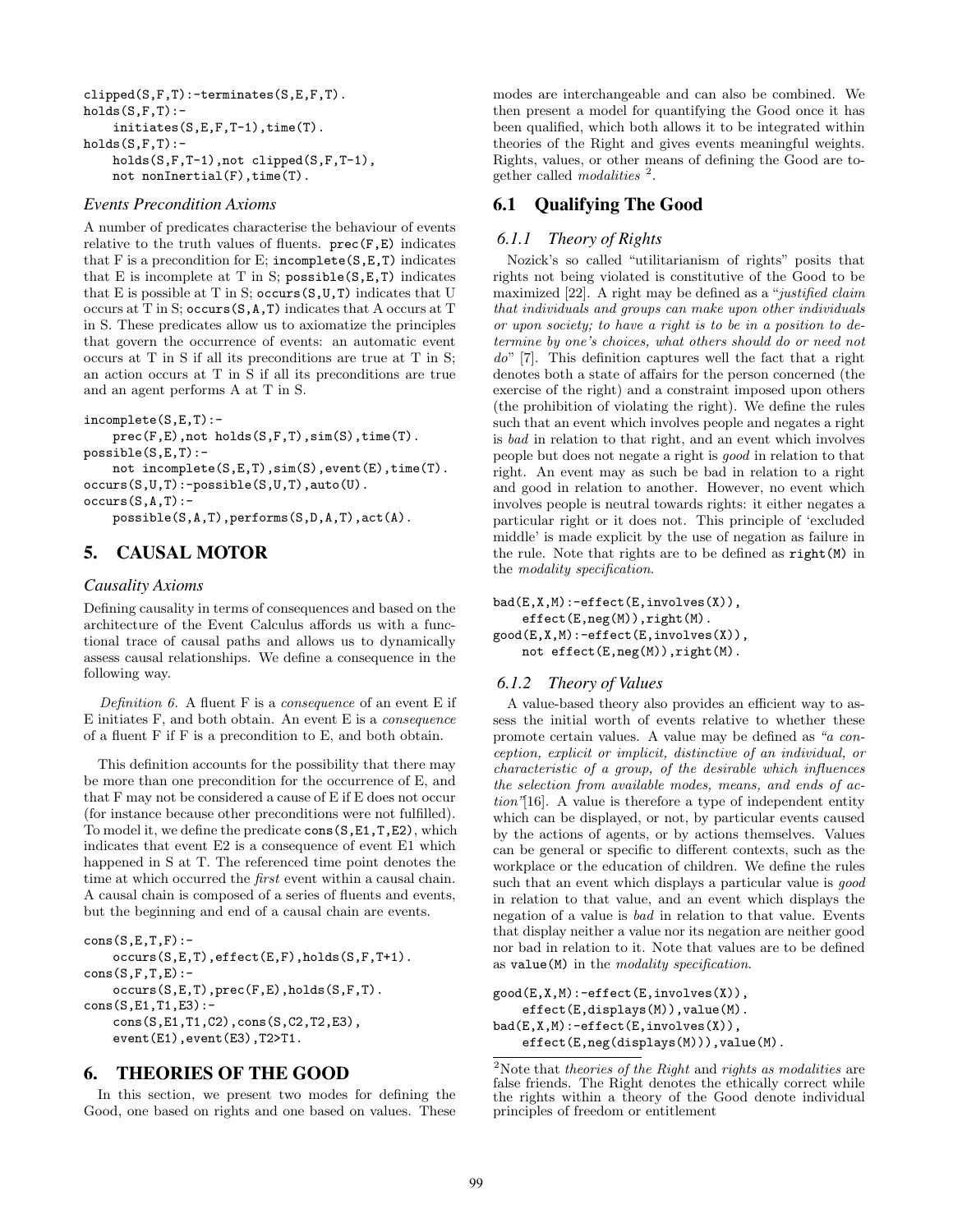## 6.2 Quantifying the Good

Once the content of the Good and the Bad has been determined by way of a theory of the Good, we proceed to quantifying this content, i.e. weighing the good and bad ramifications of events. We define three weighing parameters, by accounting for:

- The number of people involved in events. For example, an event that affects five people will have a five times greater count than an event which affects one person. This information is given by the  $\text{good}(E, X, M)$ and  $bad(E,X,M)$  predicates as X.
- The relative value of the people involved in the event. For example, it may be more significant to save children than adults, or harm healthy people rather than declining patients. This is measured by assigning to each affected group a numerical weight, expressed by the  $t$ <sub>-</sub>Weight $(E,G,N)$  predicate where E is an event, G its target group and N their given weight.
- The importance of the modality affected by the event. For example, displaying helpfulness may be more important than displaying politeness, respecting the right to life may be more important than respecting the right to property. This is measured by assigning to each modality a numerical weight, expressed by the m\_Weight(M,N) predicate where M is the modality and N the given weight. The measurement scale is unfixed, and may be defined by preference relations whereby the preference of a modality over another will mean the former has a greater weight than the latter.

Assigning weights to modalities and groups is nontrivial, and this proposed method is an introduction to the many ways of doing it. It is possible, for instance, to enrich it by accounting for further dependencies, such as correlation between some modalities and people (e.g. autonomy might be essential for adults, and safety for children), or the importance of non-human affected parties (e.g. animals, the environment).

The next step consists in integrating all weights into a single number which expresses the weight of an event relative to a particular modality and group of people, captured by the predicates weightedGood(E,N,M) and weightedBad(E,N,M), where N is the product of the number of affected people, target weight and modality weight. The overall weight of an event then corresponds to the difference between the sums of all its weighted good and bad ramifications. As such, the greater the weight of an event, the more it participates in the Good, while events with negative weights do more harm than good. Weights are given by the weight $(E, N)$ predicate. This predicate will be used to define rules for upcoming theories of the Right, and as such is what enables the integration of the Good with the Right. Note that target and modality weights are to be defined as  $t$ \_Weight $(E,G,N)$ and  $m$ \_Weight(M,N) in the modality specification.

```
weightedGood(E,X*N1*N2,M):-good(E,X,M),
    t_Weight(E,G,N1),m_Weight(M,N2).
weightedBad(E,X*N1*N2,M):- bad(E,X,M),t_Weight(E,G,N1),m_Weight(M,N2).
weight(E,N1-N3) :-
   N1=#sum[weightedGood(E,N2,M1)=N2],
   N3=#sum[weightedBad(E,N4,M2)=N4],
   number(N1;N3),event(E).
```
# 7. THEORIES OF THE RIGHT

#### 7.1 Consequentialist Ethics

Consequentialist ethics take many forms, ranging from simple principles for action to complex theories for maximising the Good. We here describe and model five of them.

#### *7.1.1 Prohibiting Purely Detrimental Actions*

The first consequentialist principle states that actions with purely detrimental effects are impermissible. This intuitive rule is relevant to most ethical scenarios and can supplement other theories of the Right which may focus on actions with complex effects. To implement the rule, we define the predicates badCons $(S, A, T)$  and goodCons $(S, A, T)$ , which respectively indicate that an action A occurring at T in S provokes at least one bad or one good consequence. We then state that an action is impermissible if it only has bad consequences, and that any other action that has not been shown to be impermissible is by default permissible.

```
badCons(S,A,T):-
```
 $act(A),cons(S,A,T,E),bad(E,X,M).$ 

goodCons(S,A,T):  $act(A)$ ,  $cons(S, A, T, E)$ ,  $good(E, X, M)$ .

imp(pureBad,A):-

```
badCons(S,A,T),not goodCons(S,A,T).
```
per(pureBad,A):-

act(A),not imp(pureBad,A).

#### *7.1.2 Principle of Least Bad Consequence*

Also called maximum minimorum, the Principle of Least Bad Consequence states that an action is impermissible if its worst consequence is worse than the worst consequence of any other available action. This principle is particularly relevant to decision-making under uncertainty, where, under the 'bad-luck' assumption that each possible action would yield its worst consequence, the agent may best choose the alternative having the least-bad bad consequence [19]. To formalise this rule, we first determine a hierarchy between the consequences of actions, so that we may then single out the worst one. We introduce the worse(E1,E2) predicate which states that the consequence E1 of an action is worse than the consequence E2 of either the same or another action if E1 weighs less than E2. We then introduce the notWorstCons(S,A,T,E) and worstCons(S,A,T,E) predicates which determine the lowest bound of a partial order determined by the worse predicate. Finally, we state that an action A1 is impermissible if its worst consequence E1 is worse than the worst consequence E2 or any other action A2. All other actions are permissible.

```
worse(E1,E2):-
    cons(S1,A1,T1,E1),cons(S2,A2,T2,E2),
    weight(E1,N1),weight(E2,N2), N1<N2.
notWorstCons(S,A,T,E1):-
    act(A),cons(S,A,T,E1),cons(S,A,T,E2),
    worse(E2,E1),not worse(E1,E2).
worstCons(S,A,T,E):-
    act(A),event(E),cons(S,A,T,E),
    not notWorstCons(S,A,T,E).
imp(leastBad,A1):-
    worstCons(S1,A1,T1,E1),
    worstCons(S2,A2,T2,E2),
```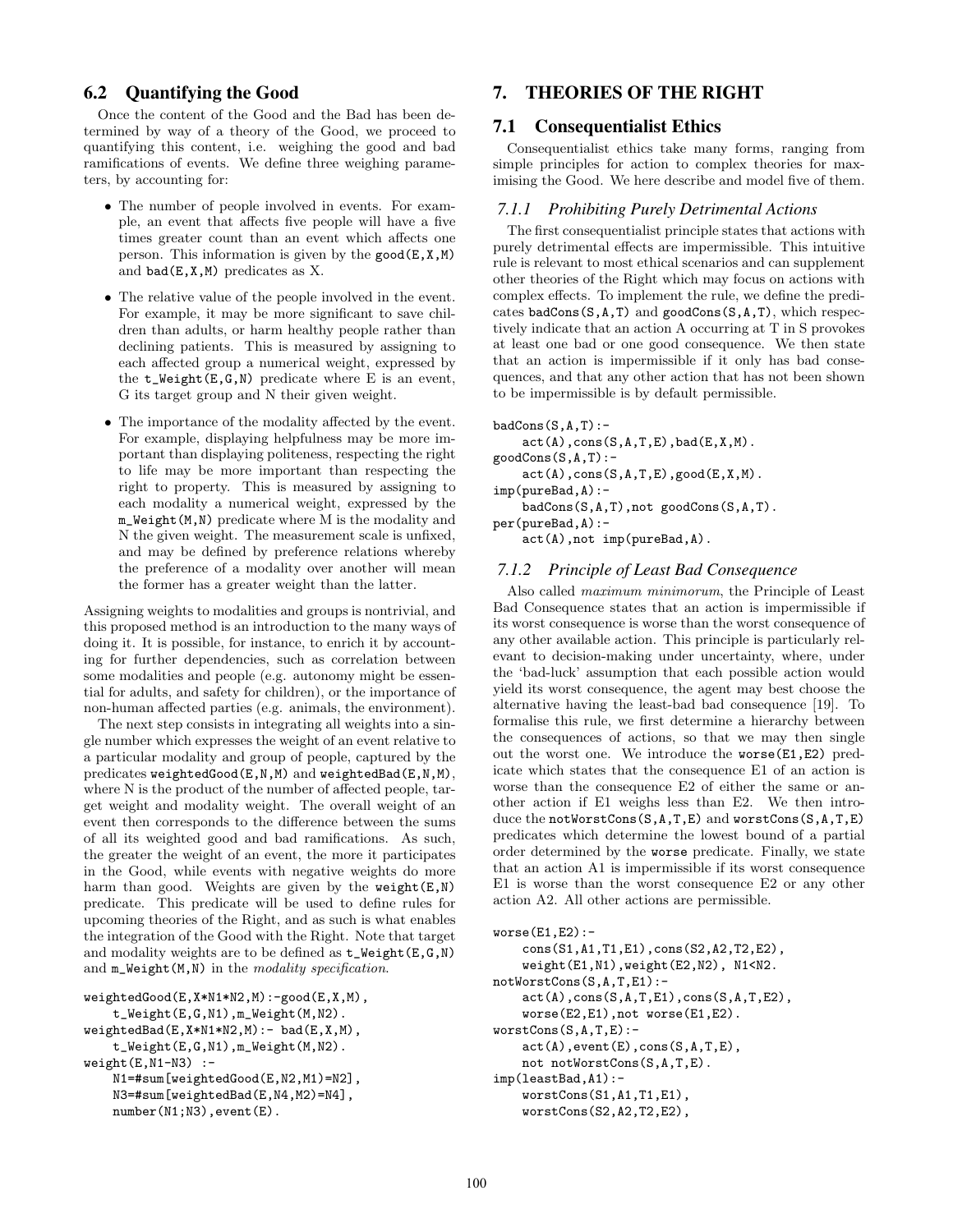```
worse(E1,E2),A1!=A2.
per(leastBad,A):-
    act(A),not imp(leastBad,A).
```
#### *7.1.3 Principle of Benefits Vs. Costs*

The Principle of Benefits Vs. Costs states that an action is permissible only if it is overall beneficial, i.e. if its good consequences outweigh its bad ones. We introduce the weightCons $(S, A, T, E, N)$  predicate which determines the weight N of the individual consequences E of each action A which occurred at T in S. We then concatenate these weights to determine the overall weight N of each action A, via the predicate  $weightAct(A,N)$ , and state that an action is impermissible if its weight is negative. Any other action is permissible. Note that here the weightAct predicate needn't specify a situation S because it is assumed that only one action is performed in each situation.

```
weightCons(S,A,T,E,N):-
    act(A),cons(S,A,T,E),weight(E,N).
weightAct(A,N):-
    act(A),number(N),
    N=#sum[weightCons(S,A,T,E,N1)=N1].
imp(benCosts,A):-
    weightAct(A,N),number(N), N<0.
per(benCosts,A):-
    act(A),not imp(benCosts,A).
```
## *7.1.4 Act Utilitarianism*

"It is the greatest happiness of the greatest number that is the measure of right and wrong." J. Bentham, 1776 [8].

Act utilitarianism demands that one should assess the morality of an action directly in view of the principle of utility, which states that the morally right action is the one that has the best overall consequences (for the welfare or utility of the majority of the affected parties [8]). Accordingly, an action is considered permissible if, considering all other available actions, it has the best consequences overall. Using the weightAct predicate defined above, we determine an order of preference between actions in the domain and state that an action A1 is impermissible if there exists another action A2 whose weight is greater. Any other action is permissible.

```
imp(actUti,A1):-
    weightAct(A1,N1),weightAct(A2,N2),N1<N2.
per(actUti,A):-
    act(A),not imp(actUti,A).
```
## *7.1.5 Rule Utilitarianism*

"Each act, in the moral life, falls under a rule; and we are to judge the rightness or wrongness of the act, not by its consequences, but by the consequences of its universalization - that is, by the consequences of the adoption of the rule under which this act falls" J. Hospers, 1975 [26]

According to rule utilitarianism, the moral assessment of an action consists in a two-step procedure. The first step consists in the appraisal of moral rules on the basis of the

principle of utility: one must determine whether a moral rule (or set of moral rules), will lead to the best overall consequences, assuming all, or at least most agents follow it. In everyday life, likely such rules may include 'Do not steal', or 'Keep your promises'. The second step consists in the appraisal of particular actions in the light of what has been justified during the first step. One can perform a concrete action in a specified situation only if the action is sanctioned by a rule that was determined to uphold the principle of utility, whether or not the action itself adheres to the principle of utility. For example, if 'Do not steal' has been adopted, then stealing will always be impermissible, even in cases where the particular instance of stealing would produce the greatest utility (say because it will feed a starving child). Unlike with act utilitarianism, the issue is not which action produces the greatest utility, but which moral rule does. We introduce the  $ruleCount(R,N)$  predicate which compounds all the effect weights N of the actions that belong to a particular rule R, then sum up these weights via the weightRule(R,N) predicate. We then state that an action A is impermissible if it is an instance of a rule R that is overall harmful, i.e. an instance of a rule whose bad consequences outweigh its good ones, considering together all its instantiations. Any other action is permissible. Note that rules and rule instances are to be defined as rule(R) and  $instance(A,R)$  in the modality specification module.

```
ruleCount(R,N):-
```

```
rule(R),instance(A,R),weightAct(A,N).
```

```
weightRule(R,N):-
```
rule(R),number(N),N=#sum[ruleCount(R,N1)=N1]. imp(ruleUti,A):-

```
act(A),instance(A,R),weightRule(R,N),N<0.
```

```
per(ruleUti,A):-
```
act(A),not imp(ruleUti,A).

## 7.2 Deontological Ethics

In this section, we present three deontological accounts, two of which are purely deontological -those relating to codes of conduct and to Kantian ethics- and one which includes consequentialist constraints -the Doctrine of Double Effect. Note that ours is just one of many possible translations of these philosophical principles into logical clauses.

## *7.2.1 Codes of Conduct*

"Now if I carry out this oath, and break it not, may I gain for ever reputation among all men for my life and for my art; but if I transgress it and forswear myself, may the opposite befall me." Hippocratic Oath, [23]

A code of conduct is a set of rules which outlines the obligations, prohibitions or responsibilities of an individual, group or organisation. It specifies the principles that guide the decision-making or procedures of those constrained by the code. Codes of conduct vary in their scope and nature, ranging from professional deontological codes to religious commandments. Behaviour and morality is typically determined by an overarching body, such as a company, a state, or God (such as with Divine Command theories). We here exemplify this kind of ethical constraint by modelling a commonly stated rule which is the prohibition of killing. Such a rule is for instance found in the Declaration of Geneva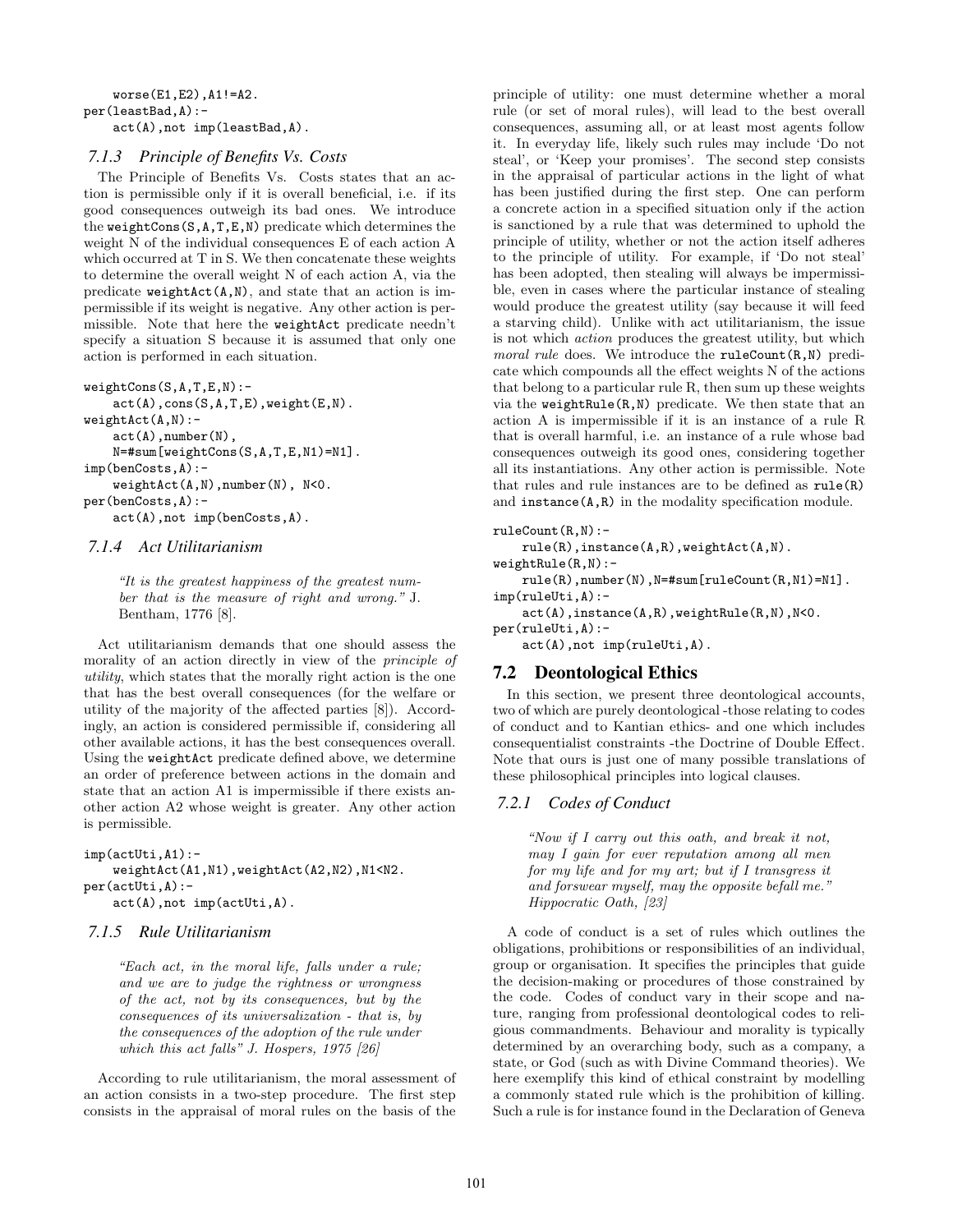of the World Medical Association in the form of the statement 'I will maintain the utmost respect for human life' [6], or in the Decalogue as the commandment 'Thou Shalt Not Kill' (Exodus 20:1-21). We model a rule of this kind by stating that an action is impermissible in so far as it causes what is prohibited -here, killing.

 $imp(conduct,A):$ -act $(A)$ ,cons $(S,A,T,kill(N,G))$ . per(conduct,A):-act(A),not imp(conduct,A).

#### *7.2.2 Formula of the End in Itself*

"Act in such a way that you always treat humanity, whether in your own person or in the person of any other, never simply as a means, but always at the same time as an end." I. Kant, 1785  $[15]$ 

The Formula of the End in Itself is one element of the great breath of Kantian ethics which places special emphasis on the intrinsic value of human life. It is a moral imperative which proscribes using people as means to other ends, for people are ends in themselves in virtue of their very nature as rational beings [15]. The formula contrasts intrinsic value, which is persistent and sovereign, with instrumental value, which is dependent upon what it produces. To model the formula, we define the rule such that an action is impermissible if it involves and has an impact on at least one person, but where at the same time that impact is not the aim of the action. We introduce the  $\text{aim}(A, E)$  predicate which indicates that the aim of action A is to provoke event E, and use the fluent involves(X) to indicate that at least one person is involved in E. We then state that an action A is impermissible if it causes an event E which involves at least one person, but where E is not an aim of A. Any other action is permissible. Note that aims are to be defined as  $\texttt{aim}(A, E)$  in the *deontological specification*.

```
imp(kant,A):-act(A),cons(S,A,T,E),
    effect(E,involves(X)), not aim(A, E).
per(kant,A):-act(A),not imp(kant,A).
```
#### *7.2.3 Doctrine of Double Effect*

"Nothing hinders one act from having two effects, only one of which is intended, while the other is beside the intention." T. Aquinas,  $1485 \; [4]$ 

The Doctrine of Double Effect is a set of ethical criteria employed for assessing the ethical permissibility of an action that has both good and bad consequences [12]. It dictates that a person may licitly perform an action that they foresee will produce a good and a bad effect provided that: 1) the action in itself be good or at least indifferent; 2) the good effect and not the bad effect be intended; 3) the good effect be not produced by means of the bad effect; 4) there be a proportionately grave reason for permitting the bad effect [20]. imp(dde1,A) proscribes an action if is intrinsically bad, corresponding to condition 1. imp(dde2,A) proscribes an action if it causes a bad effect which leads to a good effect. This rule corresponds conditions 2 and 3, for we consider that using an event as a means to another event is equivalent to intending that first event. imp(dde3,A) proscribes an action if its overall effects are bad. This corresponds to condition 4 which is equivalent to the consequentialist Principle of Benefits Vs. Costs defined above. All other actions are permissible according to the doctrine.

```
imp(dde1, A): -act(A), bad(A, X, M).imp(dde2,A):act(A),cons(S,A,T,E1),cons(S,E1,T2,E2),
    bad(E1,X1,M1), good(E2,X2,M2).
imp(dde3,A):-imp(benefitsCosts,A).
per(dde,A):-
    act(A),not imp(dde1,A),
    not imp(dde2,A),not imp(dde3,A).
```
#### *7.2.4 Discussion*

Modelling these theories highlights a number of telling facts about them. First, we can significantly distinguish two types of theories of the Right: those which evaluate each action relative to every other possible action, and those which evaluate each action independently. Relative accounts of the Right compare options and choose the best one, and as such yield a unique permissible action. The Principle of Least Bad Consequence, act utilitarianism and rule utilitarianism are of this kind. However, rule utilitarianism is particular in that the permissibility of all actions is determined relative to the impact of each individual one. As such, all or none of the actions considered under a rule are permissible. Reversely, independent accounts of the Right evaluate each action for its own sake, and are unaffected by available options. As such they yield any number of permissible or impermissible actions. Every other theory of the Right presented here is of this kind. In addition, it is important to note that different theories of the Right may, and in some cases must, complement each other. For instance, the DDE says nothing of actions with purely bad effects, and would do well to be complemented with a consequentialist principle.

## 8. PROOF OF CONCEPT

In this section, we illustrate how each ethical constraint described above handles an ethical dilemma through a monoagent example of decision-making. The complete source code is downloadable on a cloud service <sup>3</sup>.

#### *A Medical Dilemma*

Consider the following scenario: a doctor (the autonomous agent) has three different experimental treatments for a disease, which is harrowing and difficult to live with. Each treatment has a different success rate.

- For 100 patients that try the Alpha treatment 15 will be cured, 20 will loose their life, and 65 will be left unchanged.

- For 100 patients that try the Beta treatment, 30 will be cured, 25 will loose their life, and 45 will be left unchanged.

- For 100 patients that try the Gamma treatment, 50 will be cured, 30 will loose their life, and 20 will be left unchanged. However, of the 50 cured patients, 30 will only be fully cured because they will also have had an organ transplant originating from each of the 30 who have died. Without the transplant, they would have lost their life.

The net gain in terms of lives saved (i.e. patients cured minus patients killed) by each treatment is: Alpha -5; Beta

<sup>3</sup>https://gitlab.lip6.fr/ganascia/AAMAS 2017.git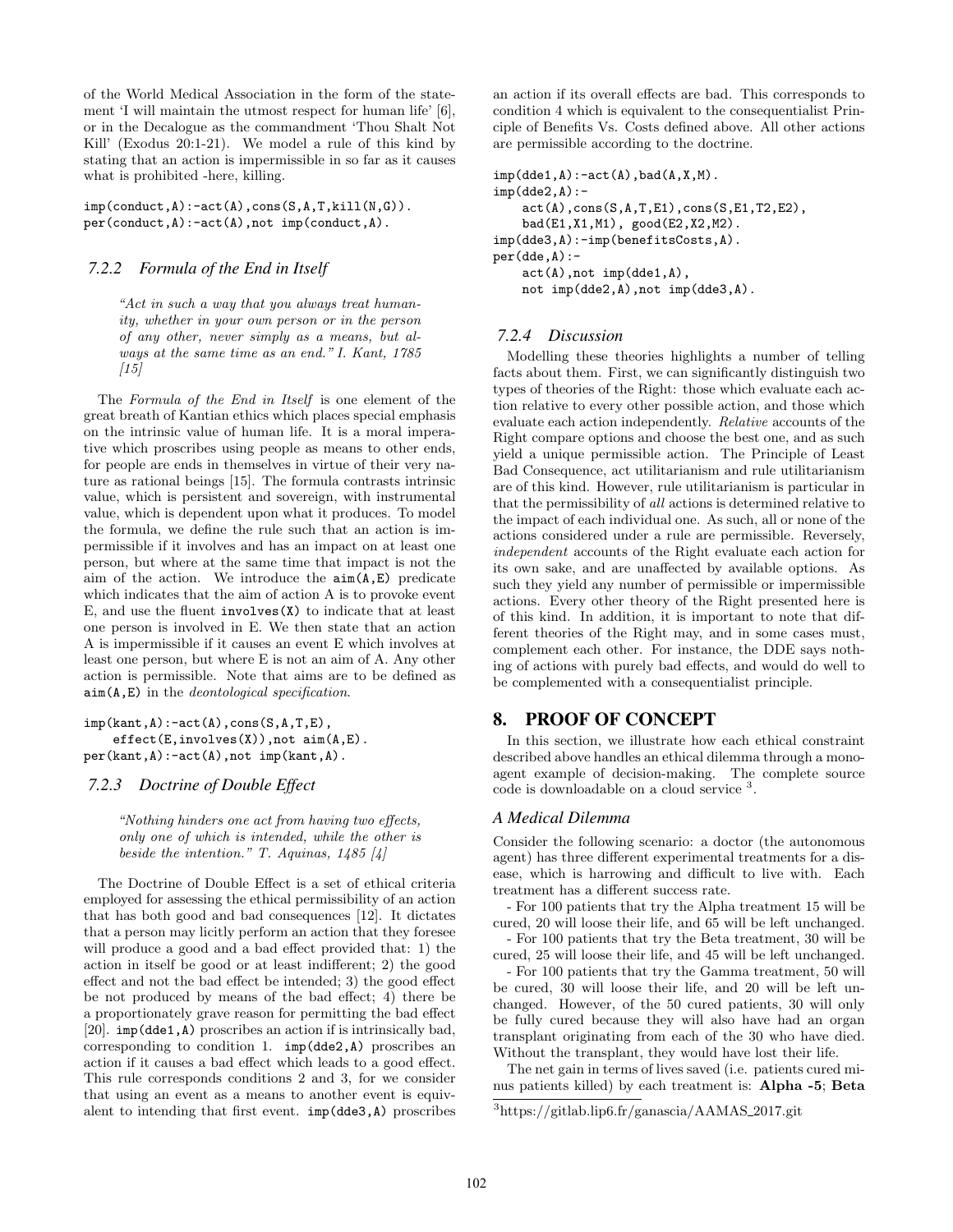5; Gamma 20. In order to chose which treatment is acceptable, we consider that the doctor separately simulates the effect of giving each treatment to a group of 100 people. He administers the treatment at  $T=0$  in three respective simulations. The case is represented in the following way.

```
act(give(Z)):-treatment(Z).
prec(exist(Z),give(Z)):-act(give(Z)).
performs(sim1,doctor,give(alpha),0).
performs(sim2,doctor,give(beta),0).
performs(sim3,doctor,give(gamma),0).
initially(exist(Z)):-treatment(Z).
auto(cure(X,G);kill(X,G);null(X,G)):-people(X), group(G).
testgroup(group(alpha;beta;gamma)).
treatment(alpha;beta;gamma).
effect(give(alpha),posImpact(15,group(alpha))).
effect(give(alpha),negImpact(20,group(alpha))).
effect(give(alpha),noImpact(65,group(alpha))).
effect(give(beta),posImpact(30,group(beta))).
effect(give(beta),negImpact(25,group(beta))).
effect(give(beta),noImpact(45,group(beta))).
effect(give(gamma),posImpact(20,group(gamma))).
effect(give(gamma),negImpact(30,group(gamma))).
effect(give(gamma),noImpact(20,group(gamma))).
effect(kill(X,group(gamma)),
```

```
posImpact(X,group(gamma))):- people(X).
prec(posImport(X,G), cure(X,G)):-auto(cure(X,G)).
prec(negImport(X,G),kill(X,G)):-auto(kill(X,G)).
prec(nolmpact(X,G),null(X,G)):-auto(null(X,G)).
effect(cure(X,G),involves(X)):-auto(cure(X,G)),X>0.effect(null(X,G),involves(X)):-auto(null(X,G)),X>0.effect(kill(X,G),involves(X)):-auto(kill(X,G)),X>0.nonInertial(posImpact(X,G);negImpact(X,G);
noImpact(X,G);involves(X)):-people(X),testgroup(G).
```
We further consider that the doctor believes that the Good comes from displaying helpfulness, and that curing is helpful, killing is the opposite of helpful and having no impact is neither. He also considers that helpfulness has a weight of 1 (this is here trivial as there is just one modality) and that the lives of all patients are equivalent. He also believes that giving each of these treatments could be generalised as the rule of giving 'uncertain cures'. Finally, his aim in giving treatments is to cure.

```
m_Weight(M,1):-modality(M).
t_Weight(E,G,1):testgroup(G),effect(E,involves(X)).
modality(M):-value(M).
value(helpfulness).
effect(cure(X,G),displays(helpfulness)):-
    auto(cure(X,G)).
effect(kill(X,G),neg(displays(helpfulness))):-
    auto(kill(X,G)).
rule(uncertainCures).
instance(give(alpha;beta;gamma),uncertainCures).
aim(give(Z),cure(X,group(Z))):-
    treatment(Z),people(X).
```
The results of the ethical appraisal are summarised in table 1. To show how replacing a module by another might change the assessment process, we also model a case in which the doctor bases his account of the Good not on a value but on the respect for the right to life, as defined by:

Table 1: Ethical Resolutions Based on Values

|          | Alpha                | Beta | Gamma                |
|----------|----------------------|------|----------------------|
| pureBad  | Perm                 | Perm | Perm                 |
| leastBad | Perm                 | Imp  | $\operatorname{Imp}$ |
| benCosts | Imp                  | Perm | Perm                 |
| actUti   | Imp                  | Imp  | Perm                 |
| ruleUti  | Perm                 | Perm | Perm                 |
| conduct  | Imp                  | Imp  | Imp                  |
| kant     | Imp                  | Imp  | Imp                  |
| dde      | $\operatorname{Imp}$ | Perm | ${\rm Imp}$          |

| Table 2: Ethical Resolutions Based on Rights |
|----------------------------------------------|
|----------------------------------------------|

|          | Alpha | <b>Beta</b> | Gamma                    |
|----------|-------|-------------|--------------------------|
| pureBad  | Perm  | Perm        | Perm                     |
| leastBad | Perm  | Imp         | Imp                      |
| benCosts | Perm  | Perm        | Perm                     |
| actUti   | Perm  | Imp         | Imp                      |
| ruleUti  | Perm  | Perm        | $\overline{\text{Perm}}$ |
| conduct  | Imp   | Imp         | Imp                      |
| kant     | Imp   | Imp         | Imp                      |
| dde      | Perm  | Perm        | $\operatorname{Imp}$     |

```
modality(M):-right(M).
```

```
right(life).
```
effect(kill(X,G),neg(life)):-auto(kill(X,G)).

The results are summarised in table 2.

# 9. CONCLUSION

The framework presented here adapts and builds on the Event Calculus to allow the modelling of ethical theories and of scenarios in which to apply them. Defined through logic programming, it presents a method and an implementation of the method. Its focus is on the explicit hierarchy and explicit representation of the reasoning processes that pervade ethical decision-making. These indeed allow the generation of rules with valuable expressive power which equip agents with the capacity to decide upon and explain their decisions, but also to reason over other agent's actions. In addition, the confrontation of ethical theories with the systematicity and logical constraints of programming languages sheds light on those theories, making clear the concepts on which they rely, their relationships to one another, and the potential ambiguities they may contain. We envision a number of future avenues to develop the present framework. First, we aim to explore ways of expressing intentionality, as it is so far only handled implicitly, and of modelling agent desires. This will allow agents to handle more complex, and also more realistic scenarios. In addition, we intend to enable the formulation of ethical plans of actions in which more than one action can be assessed in a simulation, working up towards a true planning domain. Finally, we aim to integrate the framework within a multi-agent system, so as to more fully exploit its potential to enable cooperation or collective intelligence.

#### Acknowledgments

The authors acknowledge the support of the French Agence Nationale de la Recherche (ANR) under reference ANR-13- CORD-0006.